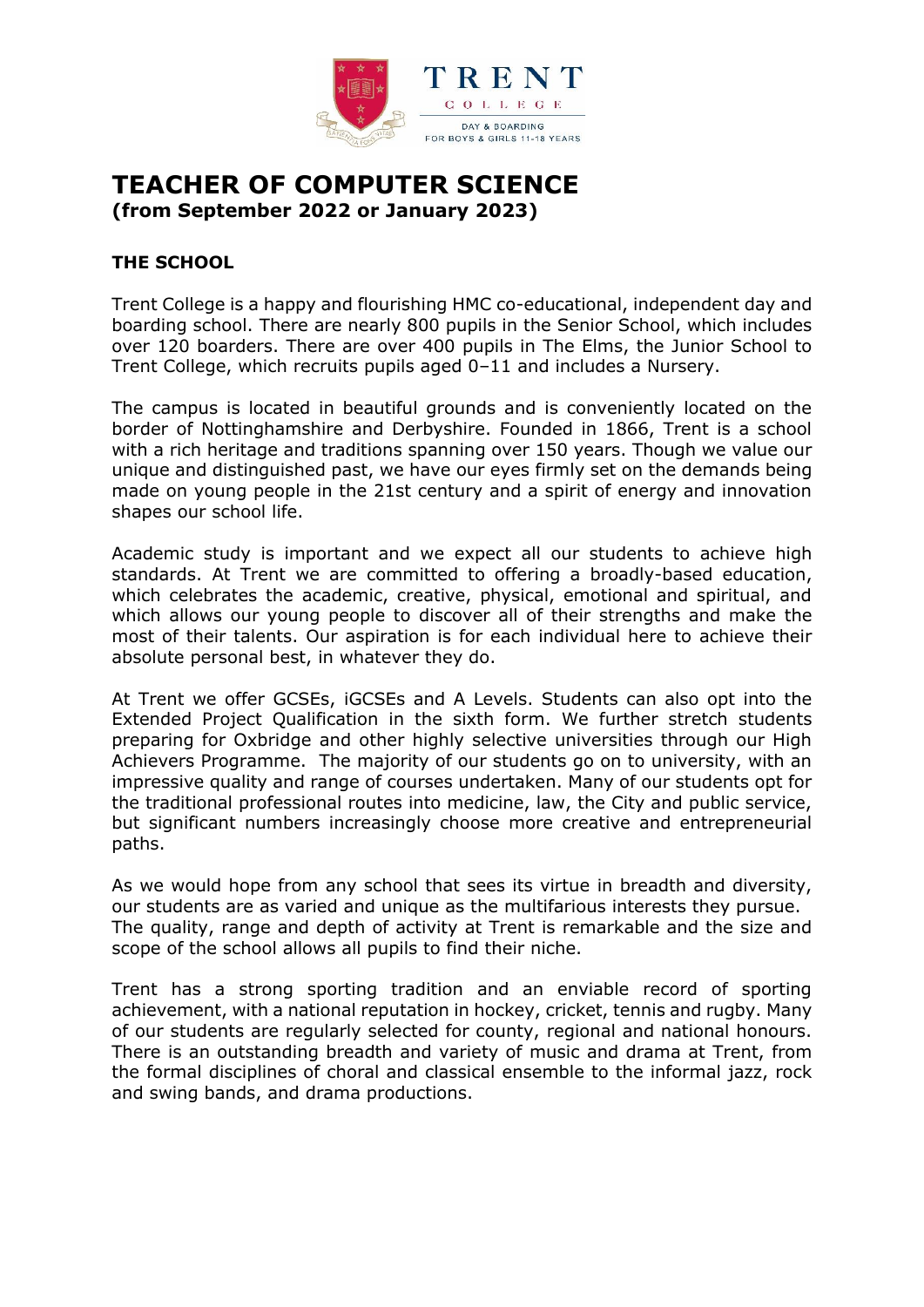## **THE COMPUTER SCIENCE DEPARTMENT**

There are two full-time teachers of Computer Science with a strong background of knowledge. The Head of Computer Science has overall control and management of the department, though input from all team members is strongly encouraged through a collaborative approach.

The department has two large classrooms, each equipped with a full class set of computers linked to the school network. The rooms are fully resourced with whiteboards, projection equipment and various technical tools to assist in the teaching of Computer Science.

Computer Science is a core subject in Year 7, 8 and 9 and there are six teaching groups in each cohort. From Year 10, Computer Science becomes an optional subject and there is always a very capable cross-section of pupils who elect to study the subject at GCSE and beyond. We follow the AQA specifications at both GCSE and A Level.

Pupils are encouraged to develop and showcase their skills through our Coding and Cyber Challenge enrichment clubs. The department also endeavours to take students on stimulating external trips and this term we will be inviting a select group of pupils from various year groups to join us in a visit to the National Videogame Museum.

#### **The Person**

- We are looking for a teacher who is an excellent classroom practitioner with an ability to innovate and use their own initiative to improve outcomes for young people. They will have an enthusiasm for science and mathematics and the capacity to inspire young people into technical careers. The individual should be able to encourage and maintain positive behaviour for learning in their lessons and possess the capacity to work as part of a team.
- The successful candidate will have a good honours degree in Computer Science or a related Maths/Physics/Engineering discipline and be committed to ongoing personal development and training. Specifically, they will be committed to learn Python and any other programming language or associated library as and when required.
- The successful candidate will teach across the age range from 11 though to 18.

#### **PASTORAL CARE**

- In addition to the academic role, every teacher is encouraged to play a full role in the life of the School outside the classroom.
- Teachers are expected to attend and support regular school events, including but not limited to assemblies, drama productions, religious services, concerts and speech days.